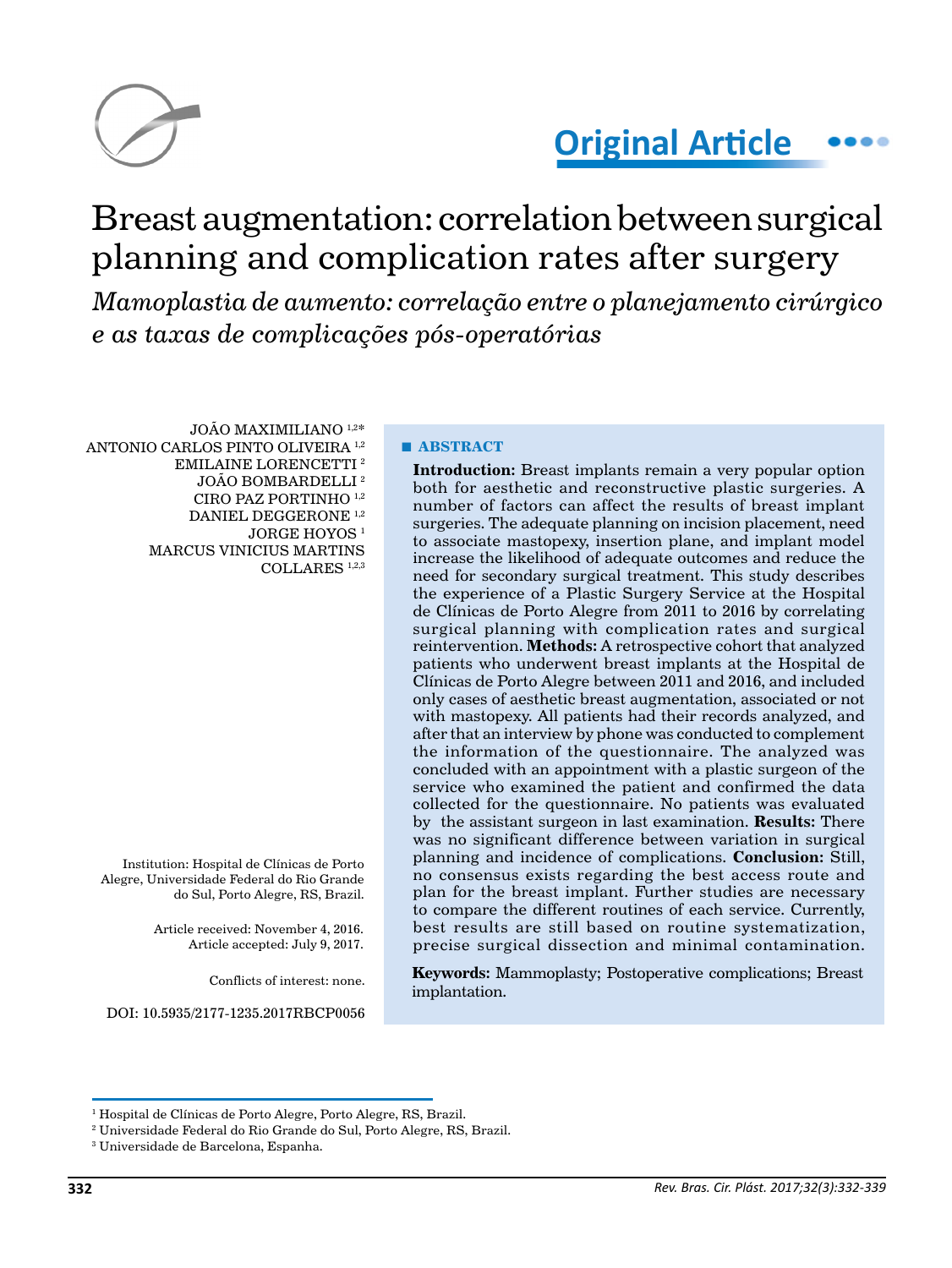#### **■ RESUMO**

**Introdução:** Os implantes mamários continuam sendo uma opção muito popular tanto para pacientes de cirurgia plástica estética quanto reconstrutora. Existem múltiplos fatores que podem afetar os resultados de cirurgias com implante mamário. Um adequado planejamento sobre o posicionamento da incisão, necessidade de associar mastopexia, plano de inserção e modelo do implante aumentam a probabilidade de resultados adequados e minimizam a necessidade de tratamento cirúrgico secundário. Estudo realizado para descrever a experiência do serviço de Cirurgia Plástica do Hospital de Clínicas de Porto Alegre entre 2011 e 2016 correlacionando o planejamento cirúrgico realizado com as taxas de complicações e reintervenção cirúrgica. **Métodos:** Coorte retrospectiva que analisou os pacientes submetidos a implantes mamários no Hospital de Clínicas de Porto Alegre entre 2011 e 2016, sendo incluídos somente casos de mamoplastia de aumento estética, associada ou não à mastopexia. Todos os pacientes tiveram seu prontuário analisado; posteriormente, realizou-se uma ligação telefônica para complementar as informações do questionário. Finalizou-se com uma consulta com um cirurgião plástico do serviço, que examinou a paciente e confirmou os dados coletados para o questionário, não sendo em nenhum caso o cirurgião assistente. **Resultados:** Não há diferença significativa entre a variação no planejamento cirúrgico e a incidência de complicações. **Conclusão:** Ainda não há consenso quanto à melhor via de acesso e plano do implante mamário, sendo necessários estudos comparando as diferentes rotinas de cada serviço. No momento os melhores resultados ainda são baseados numa rotina sistematizada, dissecção cirúrgica precisa e contaminação mínima.

**Descritores:** Mamoplastia; Complicações pós-operatórias; Implante mamário.

#### **INTRODUCTION**

Breast implants are still a popular choice for both patients of aesthetic and reconstructive plastic surgery. Breast augmentation had a 64% increase in the number of procedures performed since 2000, and it became one of the most performed aesthetic surgery in the world.

In Brazil, this is the second most common aesthetic surgery with 185,042 augmentation mammoplasties carried out in 20141 . Several studies have described both complication rates as the reoperation rates this population2-4. There are multiple factors that can affect the results of surgery with breast implant including: selection of patients, effective guiding the patient, planning for implant localization, incision location, choose of implant, surgical technique and postoperative care.

The inefficiency in any step in the treatment may result in an increased rate of complications and surgical reoperations<sup>5</sup>. Proper analysis of the physical characteristics of the patient, chest size and possible asymmetries, with the participation of the patient in the choice of the prosthesis are the most important factors in selecting the implant volume<sup>6</sup>.

The knowledge about the position of the implant and aseptic handling concepts contribute to good results and minimize the need for surgical secondary treatment<sup>7</sup>.

Patient's satisfaction is high with this procedure, despite significant reoperation rates to treat capsular contracture, asymmetry, scar revision or other complications<sup>8</sup>.

As for surgical technique options to perform mammoplasty augmentation, there are three main decisions: the access route, anatomical plan, and type of implant used. The most popular access routes are the inframammary incision, periareolar, axillary and mastopexy associated with the inclusion of prosthesis. Regarding the plan used, the options currently accepted are subglandular, subfascial, submuscular and dual plane. Regarding the type of prosthesis, there are numerous variations. The two shapes available are anatomical and round. However, no consensus exists on what standard approach to adopt in mammoplasties augmentation, and they differ from the conducts described in the literature<sup>4,9-11</sup>.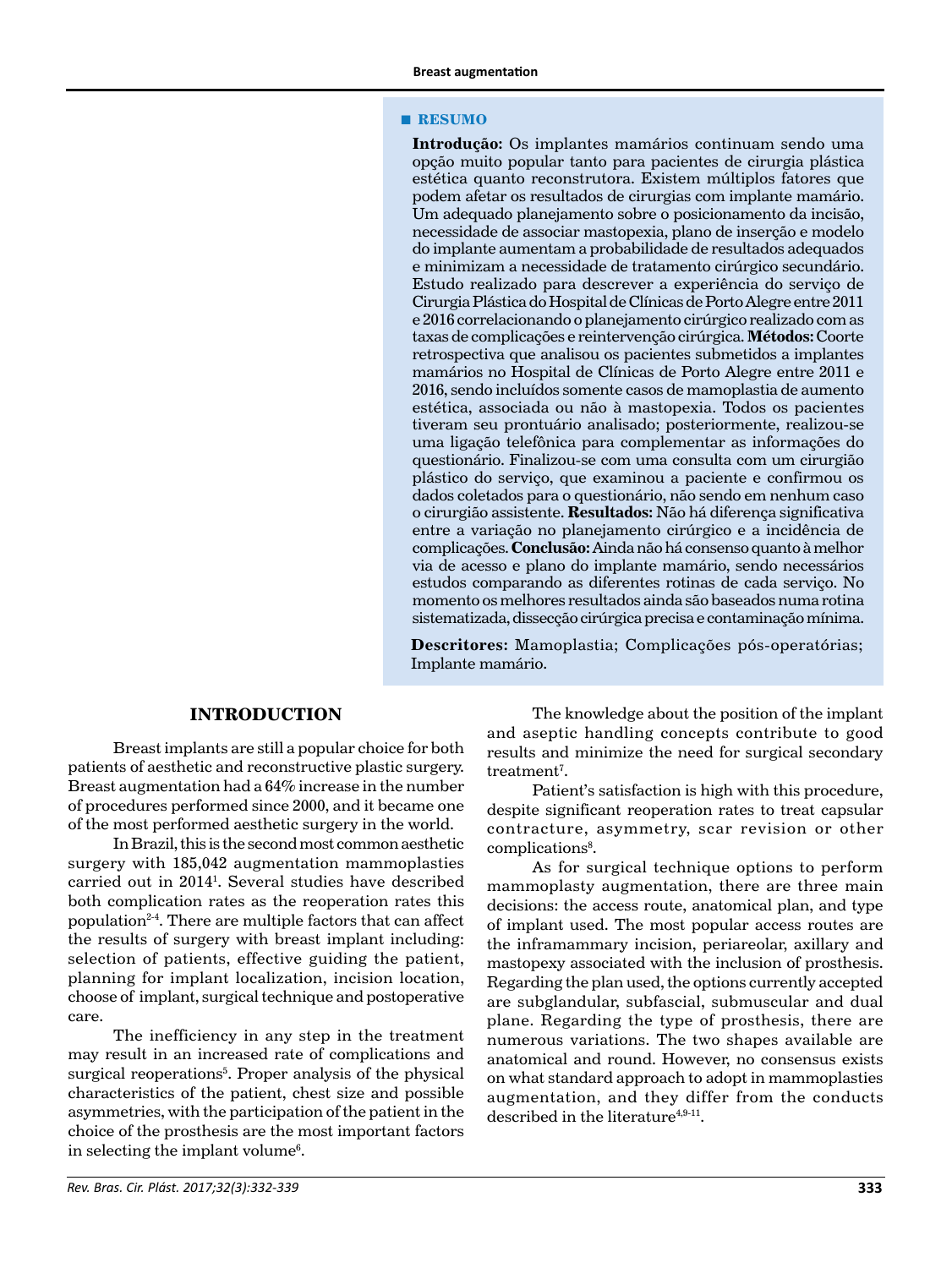#### **OBJECTIVE**

This study correlated surgical planning with complication rates and surgical reintervention of breast augmentation.

#### **METHODS**

This retrospective cohort study analyzed patients who underwent breast implantation at the Hospital de Clínicas/Porto Alegre between 2011 and 2016. We included only cases of aesthetic breast augmentation associated or not with mastopexy. All patients had their records reviewed, data confirmed by phone and recorded on the evaluation form (Annexs 1 and 2). The analysis was concluded with an appointment with a plastic surgeon of the service to define score of Baker<sup>12</sup> and Stony Brook Scar Evaluation Scale 13. No patients was evaluated by the assistant surgeon in last examination.

The Stony Brook Scar Evaluation Scale<sup>13</sup> was used for objective assessment of the quality of late scar.

Exclusion criteria were: breast tuberous, congenital deformity of the thorax, reconstructive surgery, revision surgery or non-attendance at the evaluation of the surgeon to update the data and define the scores.

All data were typed in a Microsoft Excel 2013 spreadsheet file. We considered that all isolated augmentation mammoplasties were performed with inframammary incision or infra-areolar approach, and all implant-associated mastopexy were performed with inverted T-incision. The access route techniques were correlated, as well as the dissection plans performed and the shape of the prosthesis chosen, comparing the surgical planning with the outcomes of complications and reinterventions. To analyze better the rates of major complications, reintervention and the Stony Brook Scar Evaluation Scale, data were classified by breast; total of 100 breasts.

For statistical analysis, we used the Statistical Package for Social Studies (SPSS) (IBM Corp. Released 2012; SPSS Statistics for Windows, Version 21.0 Armonk, NY: IBM Corp.). As major postoperative complications, we analyzed capsular contracture by Baker's scale, rupture, rotation, infection, extrusion, hematoma, seroma, pain, malposition and asymmetry. The characteristics of the scar were evaluated according to the Stony Brook Scar Evaluation Scale.

#### *Preoperative Evaluation*

All patients perform preoperative exams; blood count, chest X-rays, thrombin time, activated partial thromboplastin time, electrocardiogram. Women younger than 40 years underwent breast ultrasound or mammogram if any risk factor existed or if it was not done during patient last screening tests. Other exams were requested depend on comorbidities presented by the patient.

The volume of the prosthesis is chosen according to the measures of patient's base of breast and then discussed to the same size possibilities within limits that respect the mammary platform. The anatomical plane is chosen as the "pinch test" of patient if less than 2 cm, a double plan is chosen, and if larger than 2 cm a subglandular or subfascial is chosen. The access routes and implant shape are discussed with the patients and decided with them.

#### *Surgical technique - access route*

Before surgical marking, an inspection was carried out in the breast, anterior chest and spine in order to identify asymmetries and different heights of breast folds. The sternal midline was evident and a possible detachment area. During anesthetic induction , the antibiotic prophylaxis was done using 2 grams of cefazolin intravenously.

An incision in the mammary fold of 4 cm long with detachment 1 cm below was done to proper accommodate the prosthesis in order to avoid unsightly scars with the use of swimsuits. After detachment as planned in preoperative, the cavity was irrigated with 150 ml of saline soluction. The surgeon exchanges the gloves before proper placing the implant. Subsequently, a three-plane suture is carried out subcutaneous and subdermal with Monocryl 3.0; and intradermal with Monocryl 4.0.

In all cases we used molds to define the volume to be used. Drains were not used. Dressings used were made of micropore and sterile gauze. The patients were under observation with fixed medications, opioids, nonsteroidal anti-inflammatory drugs.

Patients were discharged 12 hours after the procedure, and instructed to take a shower only 48 hours after the surgery. Patients were followed-up every week, the dressing with micropore was maintained to define the preoperative marking for 7 days. The patient was instructed to wear a compression bra for 2 weeks.

Mastopexy associated with breast implant: Marking using A, B and C points. The Schwartzmann maneuver and de-epithelialization were done. A thin lower flap pedicle for prosthesis protection was created. In cases where there is manipulation of the mammary gland, the prosthesis was washed with solution as recommended by Adams et al. $14$ , excepted the use of Bacitracin, which is not be available in the country. The de-epithelialization was carried out before test the molds (Figure 1).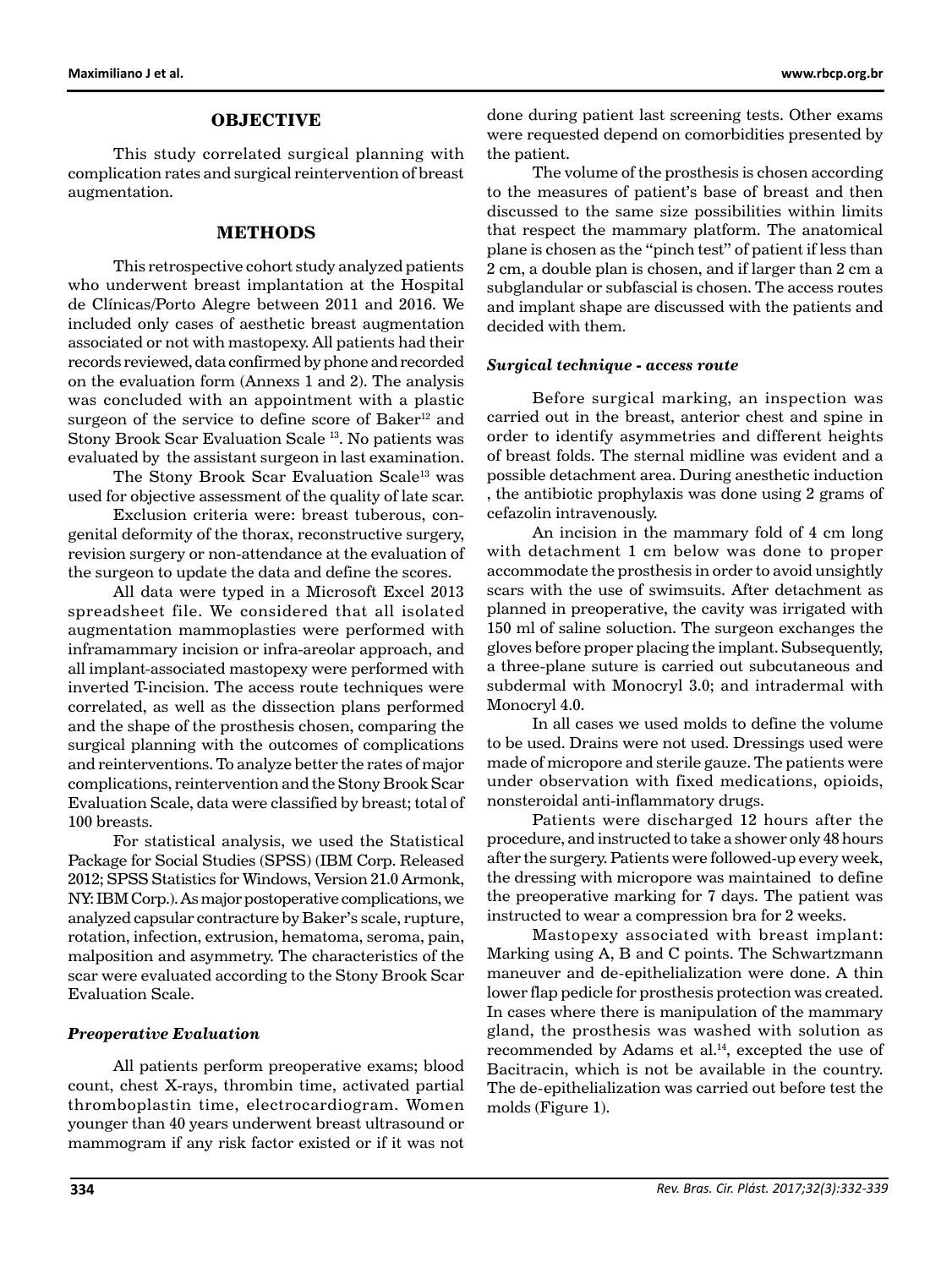

**Figure 1.** Mastopexy with breast implantation. Inferior pedicle for protection.

#### *Surgical technique - breast implant planning*

Breast implant planning was done based on description of the literature.

#### **RESULTS**

A retrospective cohort study was carried out based on intention-to-treat approach of 50 women who underwent breast augmentation or mastopexy associated with the implant between 2011 and 2016. Patients were selected based on inclusion and exclusion criteria of previously described treatment. For better analysis, data were classified by breast; a total of 100 breasts. Patients' age ranged from 17 years to 56 years,mean age was 36 years, a standard deviation of 10 years and a median of 36 years.

Only one patient (2%) become pregnant after plastic surgery, but no significant repercussions occurred in results. Of 6% of smokers in our sample, 33% "underwent a surgical reintervention. No rupture or rotation of the breast implant was observed. The mean volume of implants was 270 ml. Isolated mammoplasty was performed in 55% of cases (Figures 2 and 3) and mastopexy associated with implantation in 45% of cases (Figure 4).

Patients' mean age who underwent breast augmentation was approximately 35 years, while the mean age of patients who choose to perform mastopexy associated with the implant was 39 years, with a standard deviation of 10 years in both sections.



**Figure 2.** Isolated breast augmentation, incision in the mammary sulcus, subglandular plane, round implant, high projection.



**Figure 3.** Isolatet breast augmentation, incision in the mammary sulcus, douple plan, round implant, high projection.



**Figure 4.** Maxtopexy associated with breast implant, inverted T incision, subglandular plan, round implant, high projection.

In all cases of breast augmentation associated with mastopexy the T inverted technique was used. Patients who performed isolated breast implant, in 85% the access was via inframammary, while 15% the access was via inferior areolar. Of nine patients who underwent surgical reintervention, 5 underwent bilateral surgical reintervention (55%) and only four patients underwent unilateral surgery (45%).

When data were stratified by surgery (Figure 5), we observed that 57% of reinterventions were performed in the mastopexy associated with a prosthesis implant. In the breast augmentation group, 11% had reintervention, compared with 18% of the breasts in the mastopexy group associated with implant. Difference was not statistically significant by chi-squared test  $(p = 0.487)$ .

Surgical reintervention was carried out in 14% of cases. Causes of reintervention were hematoma in 1% of cases, seroma  $4\%$ , asymmetry  $4\%$ , bad positioning of the prosthesis in 2% and capsular contracture in 3% breasts. The most prevalent complication was performed in 14% of patients from the implant group and in 9% of patients who underwent mastopexy associated with breast implant.

The association of dissection plan and surgical technique showed that breast augmentation by itself were similar to double plan indications (45%) and subglandular (44%). In the mastopexy associated with implant, the subglandular dissection plane was predominant (71%). Concerning correlation between dissection plane and reintervention rate (Figure 6), the subglandular plane was chosen in 56%, and required surgical reintervention in 14% of cases.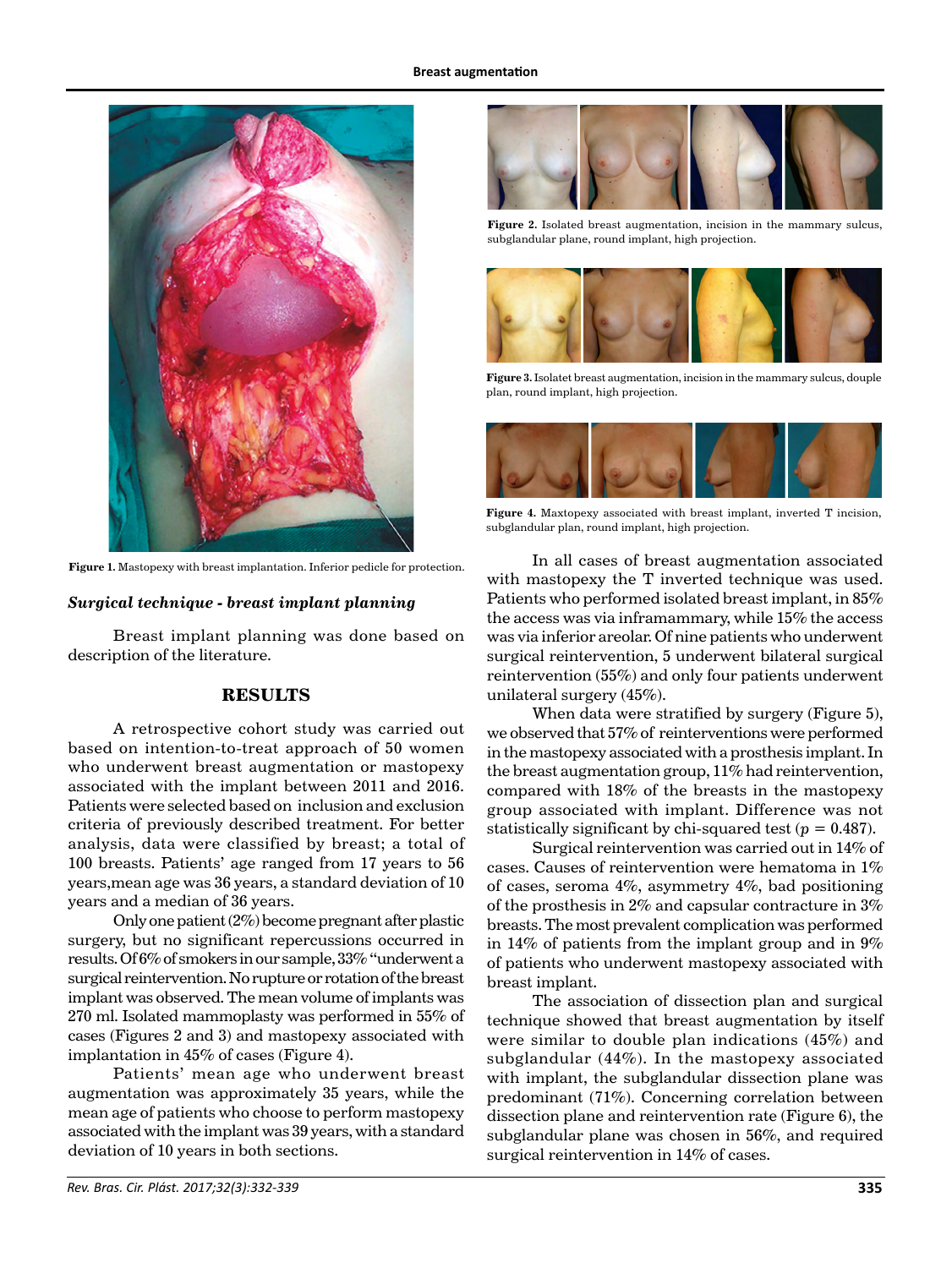

**Figure 5.** Percentage of reinterventions according to surgery.



Figure 6. Percentage of reinterventions according dissection plan.

Double plan technique was performed in 32% of cases, and 19% of cases were reoperated. Subfascial plane was performed in 12% of cases and no of them required surgical reintervention. The chi-square test did not show statistical significance in the association between dissection plane and complications.

The analysis of associations between breast implant shape and reintervention rates (Figure 7) indicated the use of rounding prosthesis in 86%, which required surgical reintervention in 16% of cases. In cases with anatomical implants (14%), none required surgical reintervention. There was no statistical significance in the association between breast implant and reinterventions using the chi-square test.

Correlation between the procedure and the late aesthetic quality of the scar was assessed using a Stony Brook Scar Evaluation Scale, as mentioned above. In the breast group, 14% had grade 2, 25% grade 3, 32% grade 4 and 29% grade 5. In breast group associated with breast implant no patient had grade 1, 16% had grade 2, 30% grade 3, 13 % grade 4 and 40% grade 5 (Figure 8).

No statistical significance was found in the analysis of the Stony Brook Scar Evaluation Scale in association with procedures, diagnosis, access route,



**Figure 7.** Percentage of complications and reinterventions for each breast according to shape of breast prosthesis.



**Figure 8.** Percentage of breasts in Stony Brook Scar Evaluation Scale according to procedure.

dissection plane, composition, shape and texture of the prosthesis using the chi-square test. No statistical significance was found in the analysis of the Stony Brook Scar Evaluation Scale associated with age, body mass index (BMI), size from breast implant and time (in days) to return to daily life activities and practical life activities by the Kolmogorov-Smirnov and Shapiro-Wilk tests.

## **DISCUSSION**

The study analyzed the effect of the surgical plan on postoperative complications rates and need of surgical reintervention in breast augmentation. It is important to perform the appropriate surgical technique to reduce complications and reoperations in mammoplasty. Complications such as capsular contracture, improper positioning and extrusion are directly related with the technical precision in which the primary procedure is done.

This study was designed to analyze specifically the effect of the surgical plan on postoperative outcome. Based on the experience of the Plastic Surgery Service of the Hospital de Clínicas de Porto Alegre. When implant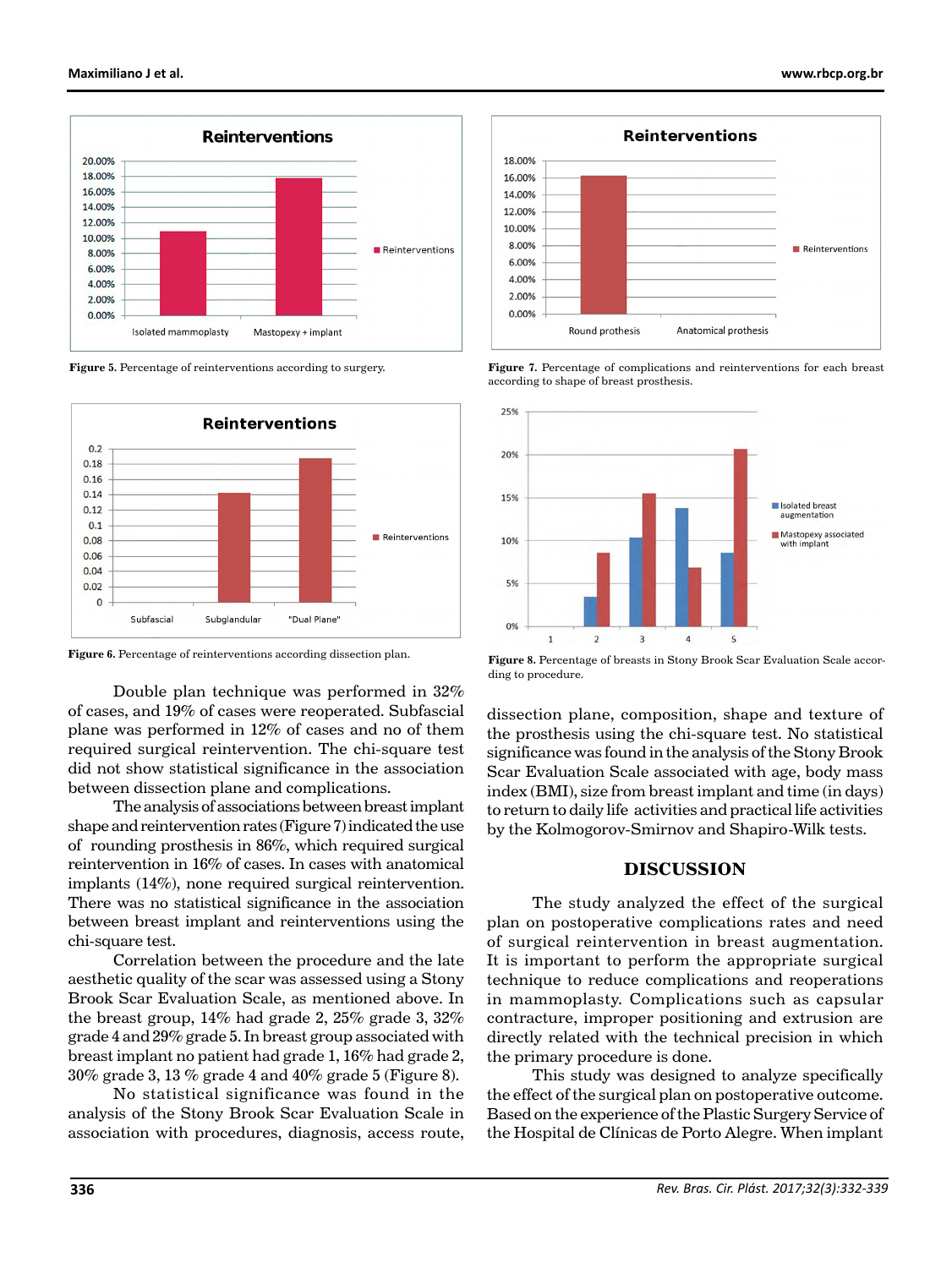placement plans were evaluated along with reoperation rates, there were different positions in the literature. Tebbetts<sup>15</sup> establishes a pattern of breast augmentation by reporting a 0% reoperation rate in 50 consecutive patients followed by 3 years.

However, other authors did not achieve the same results, Stutman et al.<sup>4</sup> obtained a reoperation rate of 18% in the subglandular plan and 14% in double plan. Pereira & Sterodimas<sup>16</sup> reported 2% in the subglandular plan, 6% in the double plan and 0% in subfascial. Brown<sup>17</sup> described 7.2% in the subglandular and 4% in the subfascial. Montandon<sup>18</sup> analyzed 546 patients and described a greater risk of general complications in submuscular (16%) than in subglandular (8%).

In this series of patients in cases that performed subglandular plan, the surgical reintervention rate was 14% and in cases of double plan this rate was 19%. In terms of prosthesis shape used, Tavares-Filho<sup>19</sup> proposed an algorithm to define the choice of round or anatomical implant, this algorith describes a higher reoperation rate in anatomical 6.2% than in the round 3.7% implants. However, in this study, the surgical reintervention rate was 16% in the round implants and no case was needed when the anatomical implants were chosen.

Regarding the comparison of access routes and postoperative outcomes, there is also no consensus in the literature. Stutman et al.4 did not found significant difference between the access routes and the outcomes in sample including 612 patients, however, the mammary sulcus presented a greater risk for extrusion, and the surgical reoperation rate was 24% for mammary sulcus and 13% in the periareolar route.

Authors who describe a single access route in their routine reported a lower reoperation rate. Wiener<sup>11</sup> reported only  $3\%$  of reoperation cases by the mammary sulcus. Han et al.20, however, described 6% of reoperations in patients who underwent mammoplasty augmentation via the infra-areolar approach. Codner et  $al.\nvert^2$  in a retrospective analysis of 15 years on mastopexy associated with silicone implant founded a reoperation rate of 26%.

Almeida et al. $21$  in the description of a safety technique to perform mastopexy with implant reported  $12\%$  of major complications. Montandon<sup>18</sup> reported a higher risk of major complications in breast augmentation associated with mastopexy (16%) than in the isolated implant (7%).

In this series, 11% of isolated breast augmentation cases were surgical reintervation, against 18% of the breasts implant-associated mastopexy group. In the evaluation of results we obtained rates similar to the large series, mainly in the studies of large centers with residency training.

As for the subfascial plane and anatomical shape implants because our sample is small, the validity of the results can be questioned. We obtained less satisfactory results regarding the late outcome of postoperative scar quality, being only 61% grade 4 or 5 in the Stony Brook Scar Evaluation Scale in the isolated breast augmentation and 53% in the breast augmentation associated with mastopexy, which motivated us to review the routine of the service.

There is still no consensus regarding the best access route and plan of breast implant, requiring studies to compare different routines of each service. Currently, the best results are still based on a systematized routine, precise surgical dissection and minimal contamination.

#### **CONCLUSION**

We conclude that no significant difference exist between the variation in surgical planning and the incidence of postoperative complications or need of reintervention in surgeries carried out between 2011 and 2016 in Hospital das Clínicas de Porto Alegre.

#### **COLLABORATIONS**

- **JM** Analysis and/or interpretation of data; statistical analyses; conception and design of the study; completion of surgeries and/or experiments; writing the manuscript or critical review of its contents.
- **ACPO** Analysis and/or interpretation of data; final approval of the manuscript; writing the manuscript or critical review of its contents.
- **EL** Statistical analyses; completion of surgeries and/or experiments.
- **JB** Completion of surgeries and/or experiments.
- **CPP** Analysis and/or interpretation of data; Writing the manuscript or critical review of its contents.
- **DD** Completion of surgeries and/or experiments.
- **JH** Completion of surgeries and/or experiments.
- **MVMC** Final approval of the manuscript; conception and design of the study; writing the manuscript or critical review of its contents.

## **REFERENCES**

- 1. International Survey on Aesthetic/Cosmetic (ISAPS) [homepage na internet]. Procedures Performed in 2014 [acesso 2016 Jul 5]. Disponível em: http://www.isaps.org/Media/Default/globalstatistics/2015 ISAPS Results.pdf
- 2. Codner MA, Mejia JD, Locke MB, Mahoney A, Thiels C, Nahai FR, et al. A 15 year experience with primary breast augmentation. Plast Reconstr Surg. 2011;127(3):1300-10. PMID: 21364430 DOI: http:// dx.doi.org/10.1097/PRS.0b013e318205f41b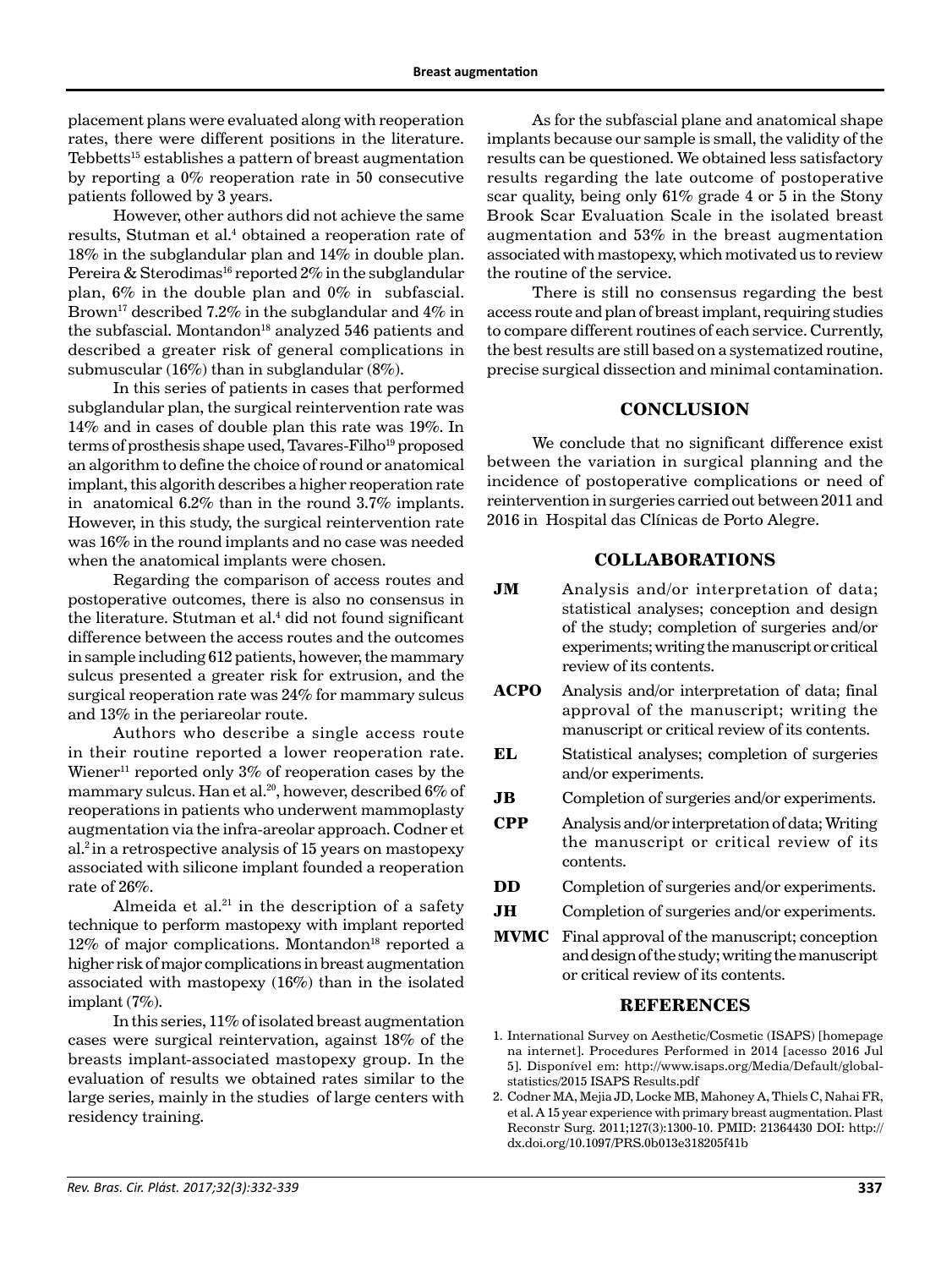- 3. Hammond DC, Migliori MM, Caplin DA, Garcia ME, Phillips CA. Mentor Contour Profile Gel implants: clinical outcomes at 6 years. Plast Reconstr Surg. 2012;129(6):1381-91. PMID: 22327894
- 4. Stutman RL, Codner M, Mahoney A, Amei A. Comparison of breast augmentation incisions and common complications. Aesthetic Plast Surg. 2012;36(5):1096-104. PMID: 22653141
- 5. Somogyi RB, Brown MH. Outcomes in primary breast augmentation: a single surgeon's review of 1539 consecutive cases. Plast Reconstr Surg. 2015;135(1):87-97. PMID: 25539298
- 6. Murphy DK, Beckstrand M, Sarwer DB. A prospective, multicenter study of psychosocial outcomes after augmentation with natrelle silicone-filled breast implants. Ann Plast Surg. 2009;62(2):118-21. PMID: 19158517
- 7. Spear SL, Murphy DK, Slicton A, Walker PS; Inamed Silicone Breast Implant U.S. Study Group. Inamed silicone breast implant core study results at 6 years. Plast Reconstr Surg. 2007;120(7 Suppl 1):8S-16S.
- 8. Sarwer DB. The psychological aspects of cosmetic breast augmentation. Plast Reconstr Surg. 2007;120(7 Suppl.1):110S-117S.
- 9. Momeni A, Padron NT, Föhn M, Bannasch H, Borges J, Ryu SM, et al. Safety, complications, and satisfaction of patients undergoing submuscular breast augmentation via the inframammary and endoscopic transaxillary approach. Aesthetic Plast Surg. 2005;29(6):558-64. DOI: http://dx.doi.org/10.1007/s00266-005-0095-z
- 10. Jacobson JM, Gatti ME, Schaffner AD, Hill LM, Spear SL. Effect of incision choice on outcomes in primary breast augmentation. Aesthet Surg J. 2012;32(4):456-62. DOI: http://dx.doi. org/10.1177/1090820X12444267
- 11. Wiener TC. Relationship of incision choice to capsular contracture. Aesthetic Plast Surg. 2008;32(2):303-6. PMID: 17994260 DOI: http:// dx.doi.org/10.1007/s00266-007-9061-2
- 12. Spear SL, Baker JL Jr. Classification of capsular contracture after prosthetic breast reconstruction. Plast Reconstr Surg. 1995;96(5):1119-23. DOI: http://dx.doi.org/10.1097/00006534- 199510000-00018
- 13. Singer AJ, Arora B, Dagum A, Valentine S, Hollander JE. Development and validation of a novel scar evaluation scale. Plast Reconstr Surg. 2007;120(7):1892-7. DOI: http://dx.doi.org/10.1097/01. prs.0000287275.15511.10
- 14. Adams WP Jr, Rios JL, Smith SJ. Enhancing patient outcomes in aesthetic and reconstructive breast surgery using triple antibiotic breast irrigation: six-year prospective clinical study. Plast Reconstr Surg. 2006;117(1):30-6. PMID: 16404244
- 15. Tebbetts JB. Achieving a zero percent reoperation rate at 3 years in a 50-consecutive case augmentation mammaplasty premarket approval study. Plast Reconstr Surg. 2006;118(6):1453-7.
- 16. Pereira LH, Sterodimas A. Transaxillary breast augmentation: a prospective comparison of subglandular, subfascial, and submuscular implant insertion. Aesthetic Plast Surg. 2009;33(5):752- 9. PMID: 19597863 DOI: http://dx.doi.org/10.1007/s00266-009-9389-x
- 17. Brown T. Subfascial breast augmentation: is there any advantage over the submammary plane? Aesthetic Plast Surg. 2012;36(3):566-9. DOI: http://dx.doi.org/10.1007/s00266-011-9840-7
- 18. Montandon RE. Estudo de complicações em próteses mamárias: avaliação de 546 casos em oito anos. Rev Bras Cir Plást. 2014;29(3):352-60.
- 19. Tavares-Filho JM, Franco D, Franco T. Implante mamário redondo versus anatômico: algoritmo para escolha da forma adequada. Rev Bras Cir Plást. 2015;30(3):413-22.
- 20. Han HH, Kim KK, Lee KH, Park D, Rhie JW, Ahn ST, et al. Transareolarperinipple (areolar omega) zigzag incision for augmentation mammaplasty. Plast Reconstr Surg. 2015;135(3):517e-725e. DOI: http://dx.doi.org/10.1097/PRS.0000000000000967
- 21. Almeida ARH, Araújo GKM, Mafra AVC, Pimenta PS, Fabrini HS. Augmentation mastoplasty with silicone implant associated with mastopexy through an initial periareolar approach (safety pocket). Rev Bras Cir Plást. 2012;27(4):569-75. DOI: http://dx.doi.org/10.1590/ S1983-51752012000400017

#### **\*Corresponding author:**

#### **João Maximiliano**

Rua Ramiro Barcellos, 2350 - Porto Alegre, RS, Brazil Zip Code 90035-903 E-mail: jmaximilianopm@gmail.com